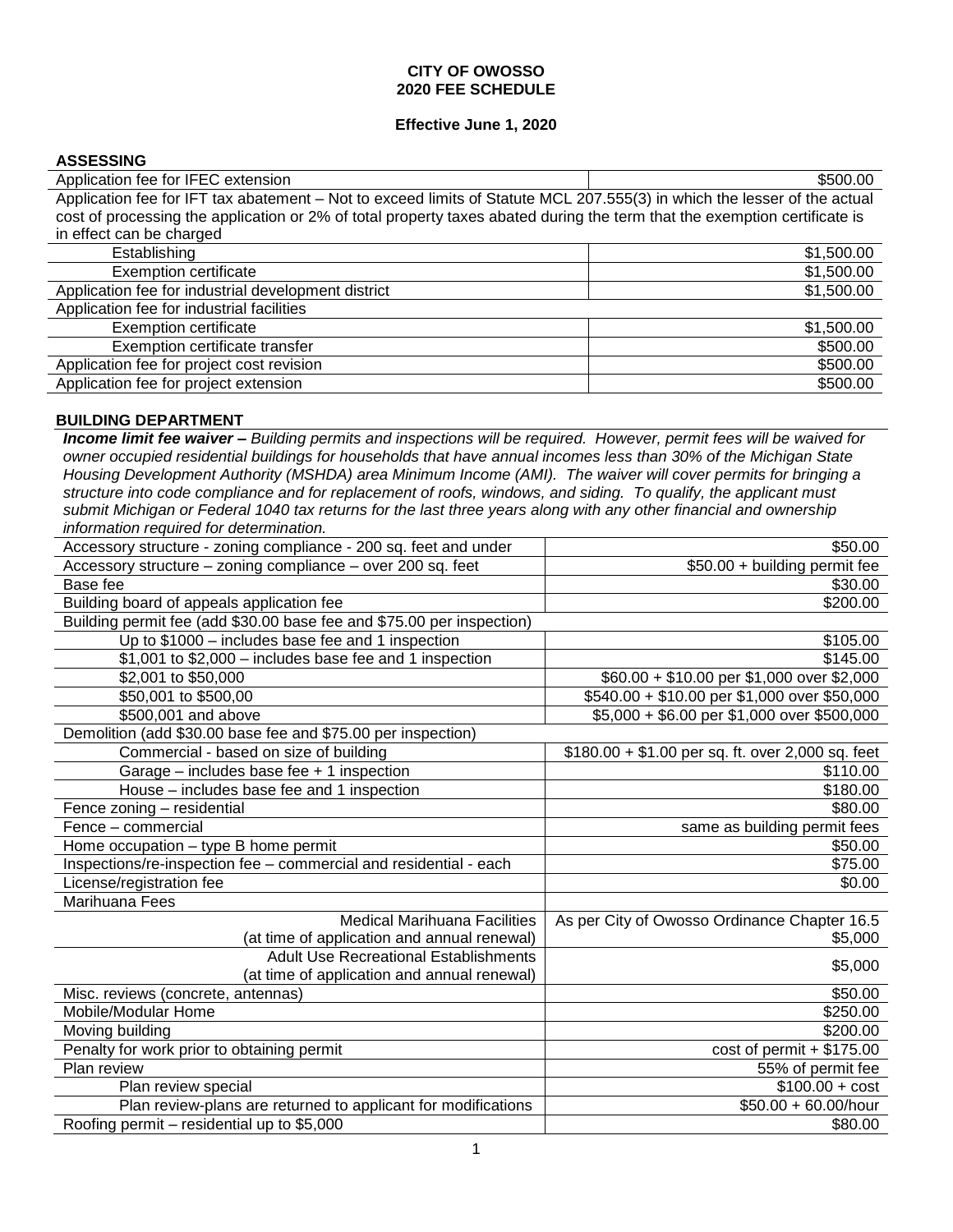| Roofing permit - residential \$5,001 to 10,000                       | \$130.00                      |
|----------------------------------------------------------------------|-------------------------------|
| Roofing permit - residential over \$10,000                           | same as building permit fees  |
| Roofing permit - commercial                                          | same as building permit fees  |
| Siding                                                               | \$80.00                       |
| Sign                                                                 | \$0.40/sq. foot               |
| Temporary sign (90 days)                                             | \$50.00                       |
| Swimming pool permit - above ground (zoning compliance)              | \$50.00                       |
| Swimming pool permit - in ground                                     | same as building permit fees  |
| Tank removal                                                         | \$100.00                      |
| Temporary structures (tents, contractor's mobile offices, etc.)      | \$60.00                       |
| Wheel chair ramp & door modification (residential – permit required) | no fee                        |
| Windows - residential (3 or fewer by owner)                          | \$50.00                       |
| Windows - residential (4 or more / all commercial properties)        | same as building permit fees  |
|                                                                      |                               |
| <b>Electrical</b>                                                    |                               |
| Base fee                                                             | \$30.00                       |
| <b>Baseboard heater</b>                                              | \$15.00                       |
| <b>Branch circuits</b>                                               | \$15.00                       |
| Feeders - bus duct (per 50 ft. or fraction thereof)                  | \$15.00                       |
| Fire alarm system                                                    | \$150.00                      |
| Fire alarm system - each additional pull station                     | \$15.00                       |
| Furnace - unit heater                                                | \$15.00                       |
| Garage                                                               | \$50.00                       |
| Generator - residential                                              | \$25.00                       |
| Generator - commercial                                               | \$50.00                       |
| Inspections/re-inspection fee - commercial and residential - each    | \$50.00                       |
| Special/safety inspections                                           | \$75.00                       |
| License/registration fee                                             | \$0.00                        |
| Low Voltage/Data/Telecom Outlets                                     |                               |
| 1-19 devices, each                                                   | \$5.00                        |
| 20-300 devices                                                       | \$100.00                      |
| Over 300 devices                                                     | \$300.00                      |
| Mobile/modular home                                                  | \$100.00                      |
| Motors                                                               |                               |
| Up to 20 KVA or HP, 1-25 units (each)                                | \$15.00                       |
| Up to 20 KVA or HP, (each additional unit after 25)                  | \$5.00                        |
| Over 20 KVA or HP, 1-25 units (each)                                 | \$15.00                       |
| Over 20 KVA or HP, (each additional unit after 25)                   | \$7.00                        |
| Penalty for work prior to obtaining permit                           | $cost of permit + $175.00$    |
| Plan review                                                          | \$100.00/hr. (minimum 1 hour) |
| Outlets/receptacles/fixtures/other (per 25 or fraction thereof)      | \$10.00                       |
| Power outlets (a/c/range/dryer/dishwasher/garbage disposal) each     | \$15.00                       |
| Service                                                              |                               |
| 0-200 amps                                                           | \$25.00                       |
| 201-600 amps                                                         | \$30.00                       |
|                                                                      |                               |
| 601-800 amps                                                         | \$35.00                       |
| 801-1200 amps                                                        | \$40.00                       |
| Over 1200 amps                                                       | \$45.00                       |
| Sub-panels                                                           |                               |
| 0-200 amps                                                           | \$25.00                       |
| 201-600 amps                                                         | \$30.00                       |
| 601-800 amps                                                         | \$35.00                       |
| 801-1200 amps                                                        | \$40.00                       |
| Over 1200 amps                                                       | \$45.00                       |
| Signs                                                                | \$75.00                       |
| Whole house permit                                                   | \$150.00                      |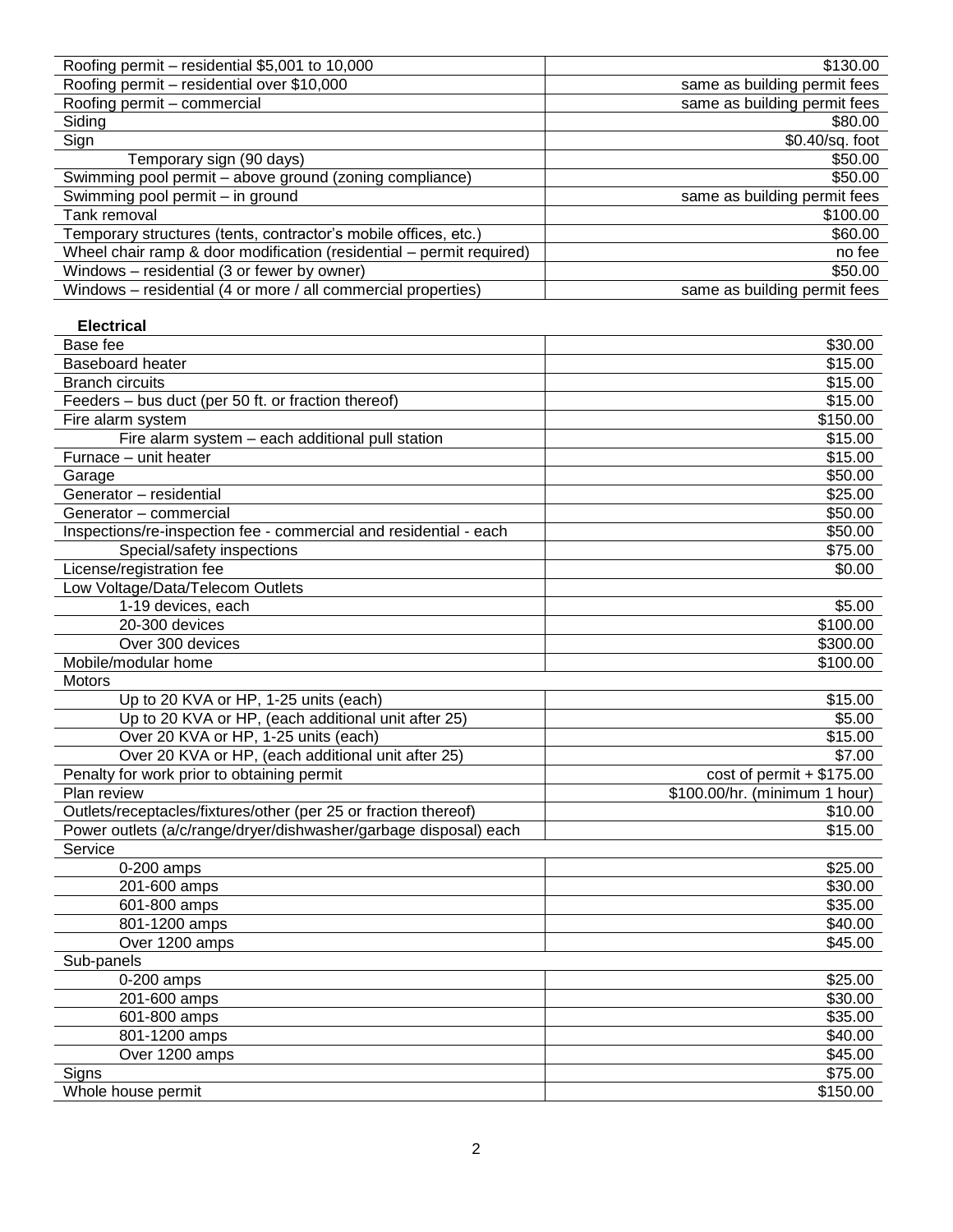| Mechanical - commercial/industrial                                              |                                                         |
|---------------------------------------------------------------------------------|---------------------------------------------------------|
| Base fee                                                                        | \$30.00                                                 |
| Air conditioning and refrigeration                                              |                                                         |
| Absorption units/chiller                                                        | \$90.00                                                 |
| Centrifugal units/chiller                                                       | \$90.00                                                 |
| Compressor - 15-50 hp                                                           | \$45.00                                                 |
| Compressor - over 50 hp                                                         | \$70.00                                                 |
| Heat pumps $- 1.5 - 15$ hp                                                      | \$35.00                                                 |
| Air handlers (self-contained units ventilation & exhaust fans)                  |                                                         |
| Under 1,500 cfm (piping fee included)                                           | \$35.00                                                 |
| 1,500-10,000 cfm                                                                | \$45.00                                                 |
| Over 10,000 cfm                                                                 | \$100.00                                                |
| Air handlers (thru-the-wall fan coil vents)                                     | \$15.00                                                 |
| Breeching & combustion to appliance - when required                             | \$60.00                                                 |
| Chimney - factory built                                                         | \$60.00                                                 |
| Cooling towers w/ reservoirs                                                    |                                                         |
| Capacity under 500 gal                                                          | \$50.00                                                 |
| Capacity over 500 gal                                                           | \$85.00                                                 |
| Crematories                                                                     | \$50.00                                                 |
| Ducts, insulation and fire suppression systems - duct system based on bid price |                                                         |
| Under \$3,000                                                                   |                                                         |
|                                                                                 | \$40.00                                                 |
| \$3,000 to \$6,999                                                              | \$50.00                                                 |
| \$7,000 to \$14,999                                                             | \$85.00                                                 |
| Over \$15,000                                                                   | \$10.00 fee per each \$3,000 + \$85.00                  |
| Electronic air cleaner with washer                                              | \$50.00                                                 |
| Evaporator coils                                                                |                                                         |
| 180,000 BTU and under                                                           | \$40.00                                                 |
| 180,000 BTU and over                                                            | \$45.00                                                 |
| Fire suppression systems - based on bid price                                   |                                                         |
| Under \$2,000                                                                   | \$75.00                                                 |
| \$2,000 to \$7,999                                                              | \$90.00                                                 |
| Over \$8,000                                                                    | \$15.00 fee + \$90.00                                   |
| Gas burning equipment - new and/or conversion                                   |                                                         |
| 400,000 BTU and under (piping fee included)                                     | \$50.00                                                 |
| Over 400,000 BTU (piping fee included)                                          | \$60.00                                                 |
| Humidifiers                                                                     | \$25.00                                                 |
| Incinerators - each                                                             | \$40.00                                                 |
| Inspections - each (including re-inspection)                                    | \$75.00                                                 |
| Special/safety inspection                                                       | \$75.00                                                 |
| Insulation - duct, piping, and/tanks - based on bid price                       |                                                         |
| Under \$2,000                                                                   | \$40.00                                                 |
| \$2,000 to \$7,999                                                              | \$50.00                                                 |
| Over \$8,000                                                                    | \$15.00 fee per each \$3,000 + \$50.00                  |
| License/registration fee                                                        | \$0.00                                                  |
| LPG & fuel oil tanks (underground add \$5.00 additional) (piping fee included)  |                                                         |
| 276 to 550 gal                                                                  | \$60.00                                                 |
| 551 to 2,000 gal                                                                | \$100.00                                                |
|                                                                                 |                                                         |
| Each additional tank                                                            | add 50% of associated fee based on largest<br>tank size |
| Oil burner                                                                      |                                                         |
| New and/or conversion, under 5gal/hour (piping fee included)                    | \$60.00                                                 |
| New and/or conversion, over 5 gal/hour (piping fee included)                    | \$90.00                                                 |
| Penalty for work prior to obtaining permit                                      | $cost of permit + $175.00$                              |
| Plan review                                                                     | \$100.00/hour - minimum 1 hour                          |
| <b>Refrigeration systems</b>                                                    |                                                         |
| Under 5 hp (split system)                                                       | \$35.00                                                 |
| 5 hp to 50 hp (split system)                                                    | \$45.00                                                 |
| Over 50 hp (split system)                                                       | \$75.00                                                 |
|                                                                                 |                                                         |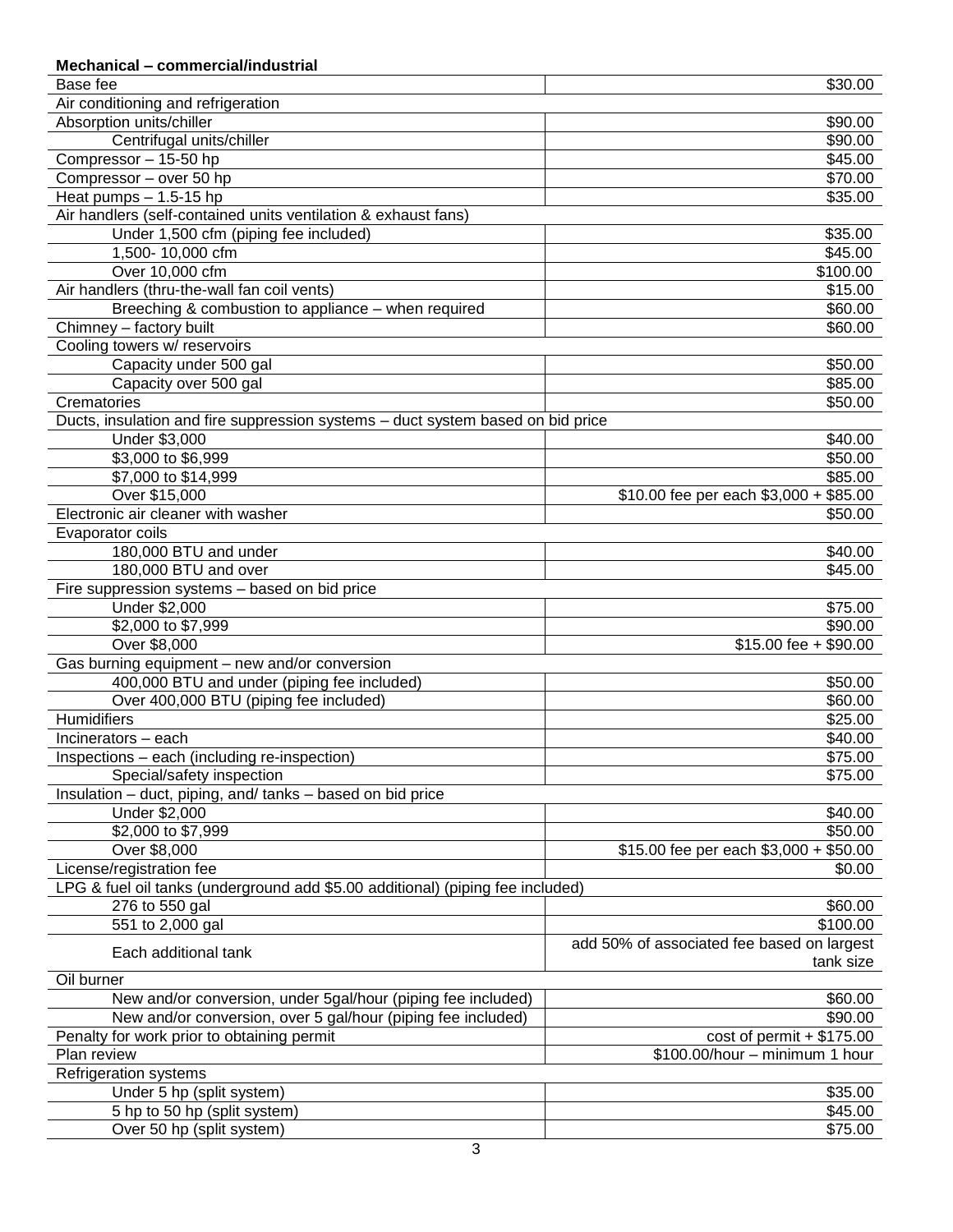| Self-contained units                                                            | \$50.00                           |
|---------------------------------------------------------------------------------|-----------------------------------|
| Solar equipment/each panel (piping fee included)                                | \$30.00                           |
| Unit heaters - hot water, gas, or steam                                         |                                   |
| 200,000 BTU and under (piping fee included)                                     | \$30.00                           |
| Over 200,000 BTU (piping fee included)                                          | \$40.00                           |
|                                                                                 |                                   |
| <b>Mechanical-residential</b>                                                   |                                   |
| Base fee - no inspection included                                               | \$30.00                           |
| Boiler: 200,000 BTU's and under (piping fee included)                           | \$40.00                           |
| Boiler: Over 200,000 BTU's (piping fee included)                                | \$55.00                           |
| Central air                                                                     | \$35.00                           |
| Dampers (all kinds)                                                             | \$15.00                           |
| Duct system                                                                     |                                   |
| Under \$3,000                                                                   | \$30.00                           |
| \$3,000 to \$6,999                                                              | \$35.00                           |
| \$7,000 to \$15,000                                                             | \$40.00                           |
| Over \$15,000                                                                   | \$7.00 per each \$1,000 + \$40.00 |
| Exhaust fan                                                                     | \$15.00                           |
| Gas burning equipment - new and/or conversion                                   |                                   |
| 400,000 BTU's and under (piping fee included)                                   | \$40.00                           |
| Over 400,000 BTU's (piping fee included)                                        | \$55.00                           |
| Gas piping/each outlet                                                          | \$15.00                           |
| Hotel or motel/per unit                                                         | \$50.00                           |
| Inspections                                                                     | \$75.00                           |
| Safety or evaluation inspections - single family dwellings                      | \$75.00                           |
| Other buildings/per hour or parts thereof                                       | \$50.00                           |
| Investigation fee (for work performed without a permit)/per hour or             |                                   |
| parts thereof                                                                   | \$75.00                           |
| License/registration fee                                                        | \$0.00                            |
| LPG & fuel oil tanks (underground add additional \$10) (piping fee              |                                   |
| included)                                                                       | \$30.00                           |
| Modular home                                                                    | \$150.00                          |
| Oil burner - new and/or conversion (piping fee included)                        | \$45.00                           |
| Penalty for work prior to obtaining permit                                      | $cost of permit + $175.00$        |
| Plan review                                                                     | $$100.00/hour - 1 hour minimum$   |
| Solar equipment/each panel (piping fee included)                                | \$100.00                          |
| Solid fuel equipment (complete) - wood stove, prefab fireplaces, stoves, add-on |                                   |
| <b>Furnaces</b>                                                                 | \$45.00                           |
| Two-family dwelling                                                             | \$150.00                          |
| Water heater                                                                    | \$15.00                           |
| Whole house permit                                                              | \$125.00                          |
|                                                                                 |                                   |
| Plumbing                                                                        |                                   |
| Base fee - no inspection included                                               | \$30.00                           |
| Connection building drain-building sewer                                        | \$15.00                           |
| Fixtures, floor drains, water connected appliances                              | \$15.00                           |
| Hotel, motel/per unit                                                           | \$45.00                           |
| Inspections                                                                     | \$75.00                           |
| Special/safety inspection (includes certification fee)                          | \$75.00                           |
| License/registration fee                                                        | \$0.00                            |
| Manholes - catch basins/each                                                    | \$15.00                           |
| Modular home                                                                    | \$150.00                          |
| Penalty for work prior to obtaining permit                                      | $cost of permit + $175.00$        |
| Plan review                                                                     | \$100.00/hour - minimum 1 hour    |
| Reduced pressure zone back-flow preventer                                       | \$15.00                           |
| Sewage ejectors, sumps                                                          | \$15.00                           |

Sewers (sanitary, storm, or combined): 6" and over \$15.00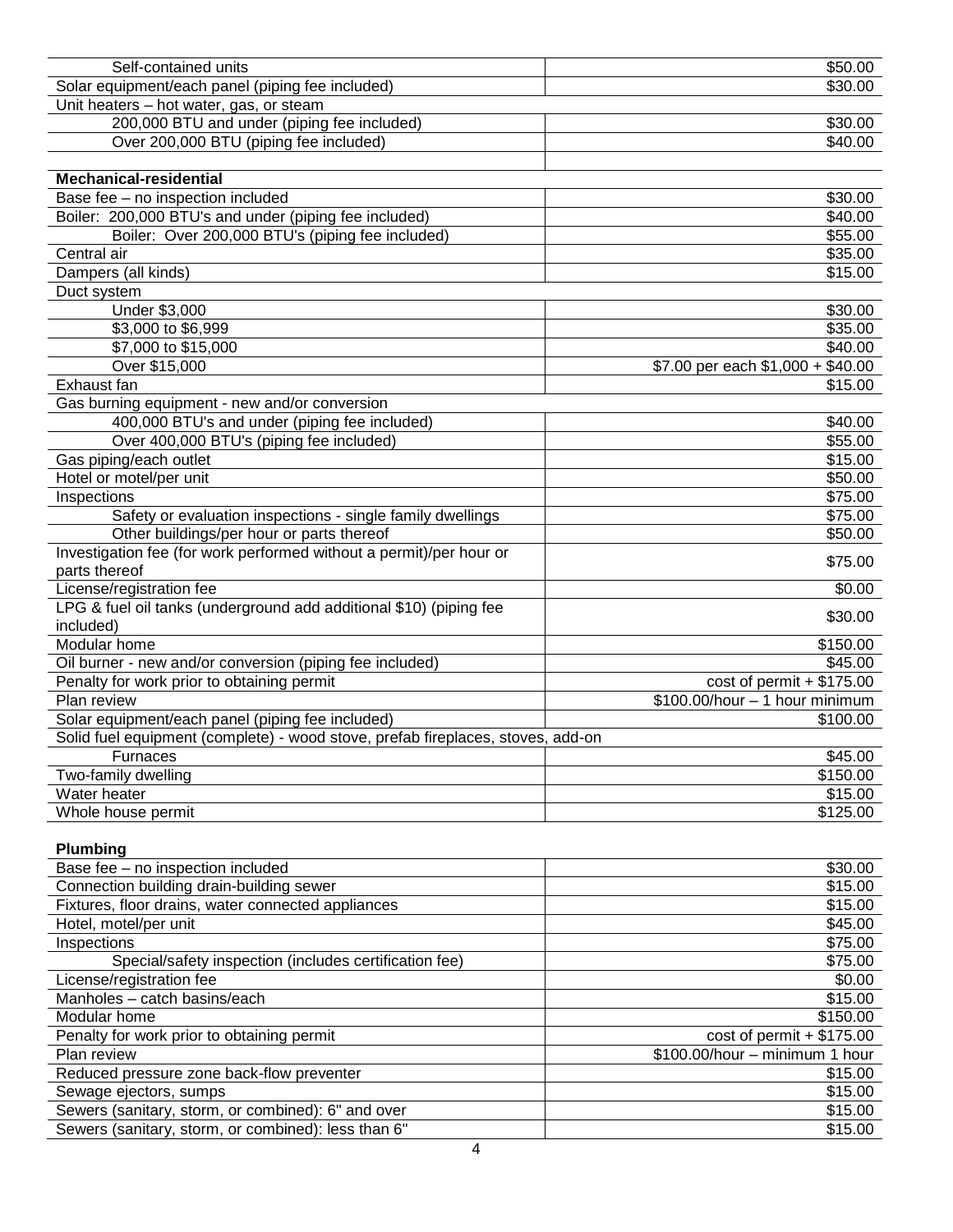| Sewers (connection building drain-building sewer)                                                                  | $\overline{$}15.00$                                 |
|--------------------------------------------------------------------------------------------------------------------|-----------------------------------------------------|
| Stacks (soil, waste, vent and conductor)                                                                           | \$10.00                                             |
| Sub-soil drains                                                                                                    | \$15.00                                             |
| Two-family                                                                                                         | $\overline{$}180.00$                                |
| Water distributing pipe: 3/4"                                                                                      | \$15.00                                             |
| Water distributing pipe: 1"                                                                                        | \$15.00                                             |
| Water distributing pipe: 1 1/4"                                                                                    | \$20.00                                             |
| Water distributing pipe: 1 1/2"                                                                                    | \$30.00                                             |
| Water distributing pipe-over 2"                                                                                    | \$45.00                                             |
| Water service-less than 2"                                                                                         | \$15.00                                             |
| Water service-2" to 6"                                                                                             | \$25.00                                             |
| Water service-over 6"                                                                                              | \$30.00                                             |
| Whole house permit                                                                                                 | \$120.00                                            |
|                                                                                                                    |                                                     |
| <b>CITY CLERK</b>                                                                                                  |                                                     |
| Cable television franchise fee                                                                                     | 3%                                                  |
| Marriage fee/presided by Mayor                                                                                     | \$10.00                                             |
|                                                                                                                    |                                                     |
| <b>CITY TREASURER</b>                                                                                              |                                                     |
| Adult entertainment license fee:                                                                                   |                                                     |
| Note: If application denied, 1/2 fee returned                                                                      | \$1,500.00                                          |
| Adult entertainment license renewal fee                                                                            | \$1,500.00                                          |
| Note: a late penalty of \$100 if renewal filed less than 60 days                                                   |                                                     |
| before license exp. If application denied, 1/2 of total fees                                                       | \$1,500.00                                          |
| collected returned                                                                                                 |                                                     |
| License renewal                                                                                                    |                                                     |
| Late fee first 15 days                                                                                             | License fee $+25%$                                  |
| Late fee beyond 15 days                                                                                            | License fee + 50% adult entertainment penalties     |
| Adult entertainment penalties                                                                                      | \$500.00                                            |
| Collection fee tax - administrative fee                                                                            |                                                     |
| 1% on all advalorem taxes (on the amounts collected for other units - not City) Potential to collect Admin. Fee on |                                                     |
| our own (City) taxes                                                                                               |                                                     |
| Property tax late collection fee                                                                                   |                                                     |
| Summer                                                                                                             | 2% additional September                             |
| Summer                                                                                                             | 3% additional October                               |
| Summer                                                                                                             | 4% additional November                              |
| Winter & any summer balance                                                                                        | 3% additional Feb $15^{\text{th}} - 28^{\text{th}}$ |
|                                                                                                                    |                                                     |
| Return check – as allowed by MCL 600.2952                                                                          |                                                     |
| First incident                                                                                                     | \$25,00                                             |
| Second incident, etc. in 12 months' time                                                                           | \$35.00                                             |
|                                                                                                                    |                                                     |
| <b>COMMUNITY DEVELOPMENT</b>                                                                                       |                                                     |
| Credit reports (if not partnered w/ bank or finance group)                                                         | $cost + 25%$                                        |
| <b>Consultant Escrow fee</b>                                                                                       | \$1,500.00                                          |
| Historic district permit application fee                                                                           | \$0.00                                              |
| Lot splits                                                                                                         |                                                     |
| Single                                                                                                             | \$225.00                                            |
| Multiple                                                                                                           | \$225.00 each + \$35.00/resulting lot               |
| Off-street parking facility/lot application permit (see ordinance/code)                                            | \$150.00                                            |
| Permits ("new use of land" and "new use of building(s))" mentioned                                                 |                                                     |
| specifically in code                                                                                               | \$30.00                                             |
| Rental property registration/per unit                                                                              | \$25.00                                             |
| Non-compliance fee, 1 <sup>st</sup> occurrence                                                                     | \$200.00                                            |
| Non-compliance fee, each additional occurrence                                                                     | \$400.00                                            |
| Residential entranceway permit (see ordinance/code)<br>Rezoning request                                            | \$150.00<br>$$550.00 + $5.00/acre$                  |

Rezoning request<br>Site Plans

Apartment/townhouse \$550.00 + \$4.50/unit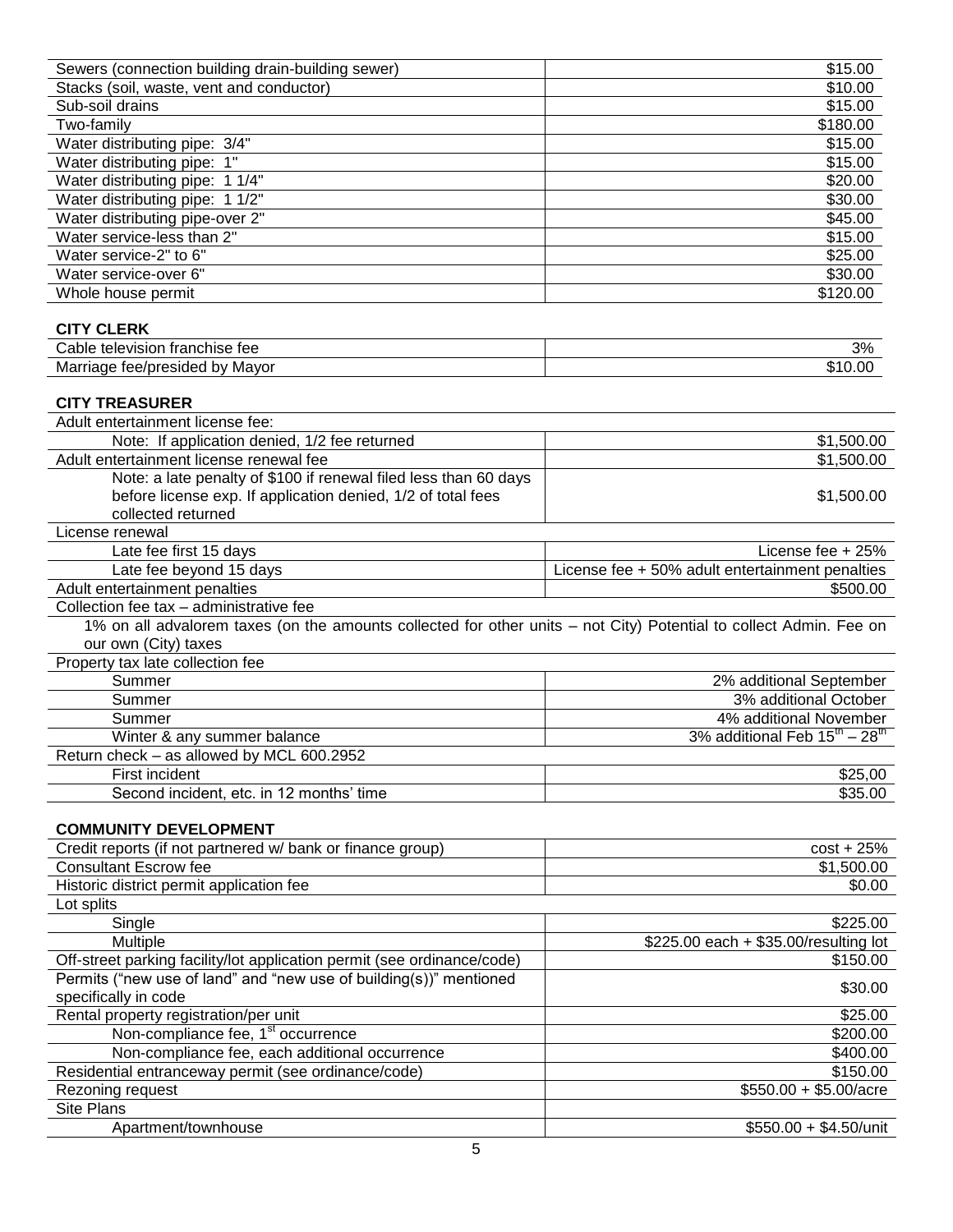| Commercial/Industrial                                                                                         | $$500.00 + $50.00/$ acre                                                                 |
|---------------------------------------------------------------------------------------------------------------|------------------------------------------------------------------------------------------|
| Institutional (Schools, Public Services, Hospitals)                                                           | $$475.00 + $40.00/$ acre                                                                 |
| Mobile home park                                                                                              | $$575.00 + $5.00/$ unit                                                                  |
| Planned Unit Development/Mixed use development                                                                | $$550.00 + $50.00/$ acre                                                                 |
| Preliminary site plan review                                                                                  | 75% of site plan review fee                                                              |
| Single family site condo (prelim or final)                                                                    | $$700.00 + $5.00/$ lot                                                                   |
| Site plan revision/review                                                                                     | 75% of site plan review fee + any needed<br>consulting fees determined by administration |
| Site plan requiring review by city engineer                                                                   | all costs by owner/applicant via escrow                                                  |
| Special meetings with planner/engineer                                                                        | all costs by owner/applicant via escrow                                                  |
| Special exceptions application/permit, conditional use or temporary<br>use permit by ZBA (see ordinance/code) | \$200.00                                                                                 |
| Special land use                                                                                              | $$400.00 + $6.00/acre$                                                                   |
| Subdivision                                                                                                   |                                                                                          |
| Preliminary - tentative                                                                                       | $$700.00 + $5.00/$ lot                                                                   |
| Preliminary - final                                                                                           | $$350.00 + $2.50/$ lot                                                                   |
| Final plat                                                                                                    | $$500.00 + $4.00/$ lot                                                                   |
| Temporary land use (ZBA review)                                                                               | \$500.00                                                                                 |
| Temporary uses for administrative approve – forthcoming ordinance                                             | \$75.00                                                                                  |
| Use variance                                                                                                  | \$700.00                                                                                 |
| Zoning variance                                                                                               |                                                                                          |
| Commercial                                                                                                    | \$400.00                                                                                 |
| Residential                                                                                                   | \$175.00                                                                                 |

### **GENERAL**

| Notary                                             |         |
|----------------------------------------------------|---------|
| Non-resident                                       | \$10.00 |
| Resident                                           | \$5.00  |
| Rental conference room between 8:00 am to 5:00 pm  |         |
| $\frac{1}{2}$ day up to four hours                 | \$30.00 |
| Full day                                           | \$60.00 |
| Organization of which the city is a member         | \$0.00  |
| Rental council chambers between 8:00 am to 5:00 pm |         |
| Up to four hours                                   | \$30.00 |
| Full dav                                           | \$60.00 |
| Organization of which the city is a member         | \$0.00  |

# **HISTORICAL COMMISSION** - Funds go to back to Historical Commission

| <b>Admission Curwood Castle</b>      |                                   |
|--------------------------------------|-----------------------------------|
| Adult                                | Donation Request \$5.00           |
| Child                                | Donation Request \$2.00           |
| <b>Rental Curwood Castle</b>         |                                   |
| First hour                           | \$250.00<br>$(S50.00$ refundable) |
| Each additional hour                 | \$55.00                           |
| <b>Rental Gould House</b>            |                                   |
| First hour                           | \$250.00<br>(\$50.00 refundable)  |
| Each additional hour                 | \$55.00                           |
| Rental Gould House apartment #2      |                                   |
| Per month                            | \$750.00                          |
| Note: reduction in rate if long term | \$650.00                          |
| Rental Gould House apartment #3      |                                   |
| Per month                            | \$750.00                          |
| Note: reduction in rate if long term | \$650.00                          |

# **PUBLIC SAFETY**

| Ambulance fees – adjusted to the screen rates approved by commercial insurance companies |                                 |
|------------------------------------------------------------------------------------------|---------------------------------|
| In-facility transport                                                                    | \$250.80                        |
| Dog license                                                                              | see ordinance**none currently** |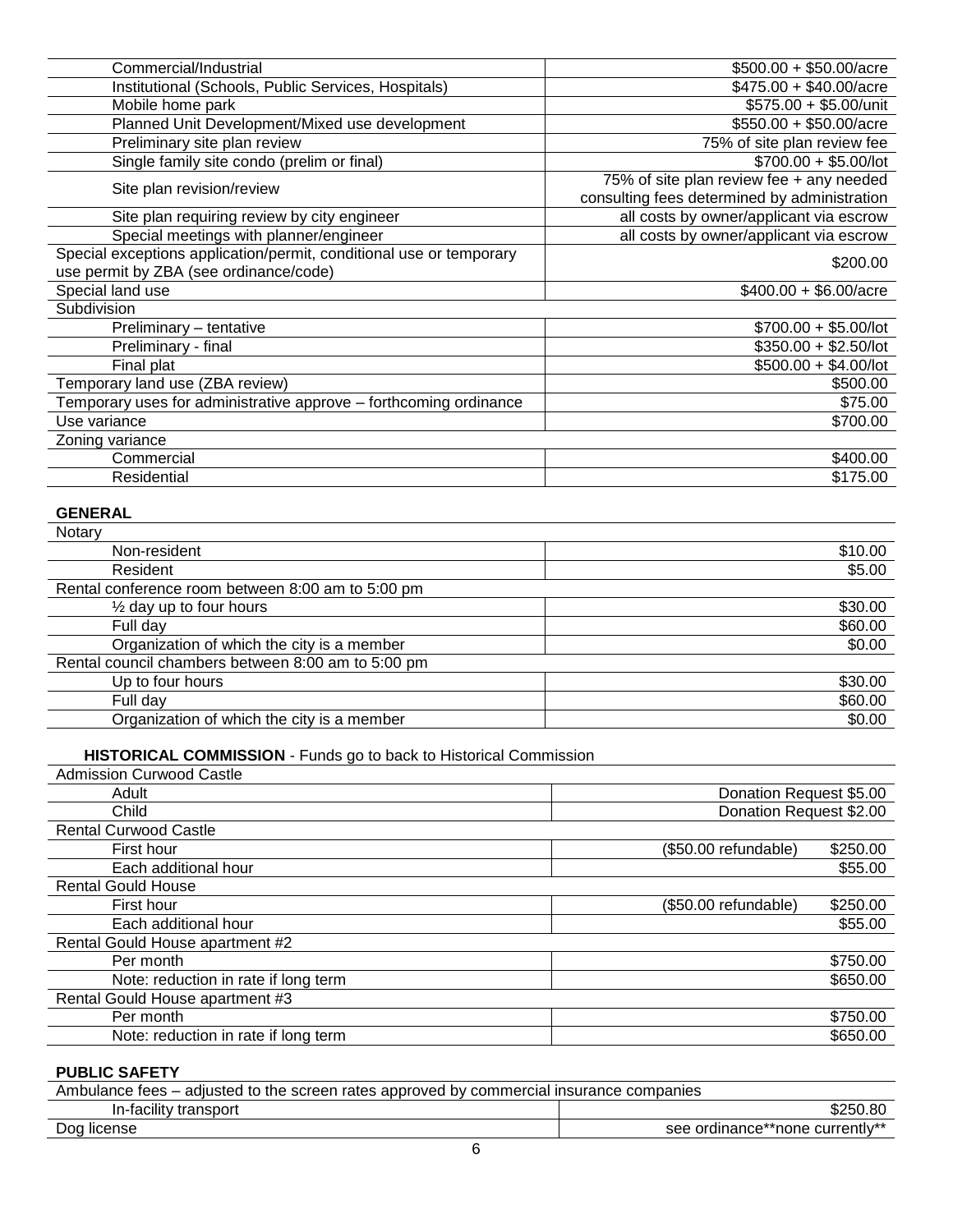| False alarm fee - fee may be waived by authority of Public Safety Director |                          |
|----------------------------------------------------------------------------|--------------------------|
| First call in 12 months                                                    | \$0.00                   |
| Second false alarm in 12 months                                            | \$10.00                  |
| Each additional false alarm in calendar year                               | \$25.00                  |
| Late fee(s) (in excess of 10 days)                                         | 10% of fee + 6% interest |
| Fire house demonstrations                                                  | donation only            |
| Fire run                                                                   | \$500.00                 |
| Gun registration                                                           | \$10.00                  |
| Liquor license application fee                                             | \$10.00                  |
| Liquor license changes                                                     | \$50.00                  |
| Liquor license ownership transfer                                          | \$150.00                 |
| Portable breath test (PBT)                                                 |                          |
| $1/2$ month                                                                | \$15.00                  |
| Full month                                                                 | \$30.00                  |
| Sex offender initial registration                                          | \$35.00                  |

# **Parking fines – defined in Section 33 of the Owosso Municipal Code**

| Abandoned car                                                 |          |
|---------------------------------------------------------------|----------|
| Paid within 7 days                                            | \$15.00  |
| Paid within 14 days                                           | \$30.00  |
| Paid within 30 days                                           | \$45.00  |
| Across parking line                                           |          |
| Paid within 7 days                                            | \$15.00  |
| Paid within 14 days                                           | \$30.00  |
| Paid within 30 days                                           | \$45.00  |
| <b>Blocking alley</b>                                         |          |
| Paid within 7 days                                            | \$15.00  |
| Paid within 14 days                                           | \$30.00  |
| Paid within 30 days                                           | \$45.00  |
| <b>Blocking driveway</b>                                      |          |
| Paid within 7 days                                            | \$15.00  |
| Paid within 14 days                                           | \$30.00  |
| Paid within 30 days                                           | \$45.00  |
| <b>Blocking traffic</b>                                       |          |
| Paid within 7 days                                            | \$15.00  |
| Paid within 14 days                                           | \$30.00  |
| Paid within 30 days                                           | \$45.00  |
| Double parking                                                |          |
| Paid within 7 days                                            | \$15.00  |
| Paid within 14 days                                           | \$30.00  |
| Paid within 30 days                                           | \$45.00  |
| Fifth violation of any above violation within a 30-day period |          |
| Paid within 7 days                                            | \$100.00 |
| Paid within 14 days                                           | \$100.00 |
| Paid within 30 days                                           | \$100.00 |
| Moving to evade time limitations                              |          |
| Paid within 7 days                                            | \$15.00  |
| Paid within 14 days                                           | \$30.00  |
| Paid within 30 days                                           | \$45.00  |
| Other parking violation                                       |          |
| Paid within 7 days                                            | \$15.00  |
| Paid within 14 days                                           | \$30.00  |
| Paid within 30 days                                           | \$45.00  |
| Overtime parking in 3:00 am to 6:00 am zone                   |          |
| Paid within 7 days                                            | \$15.00  |
| Paid within 14 days                                           | \$30.00  |
| Paid within 30 days                                           | \$45.00  |
| Parked facing wrong way                                       |          |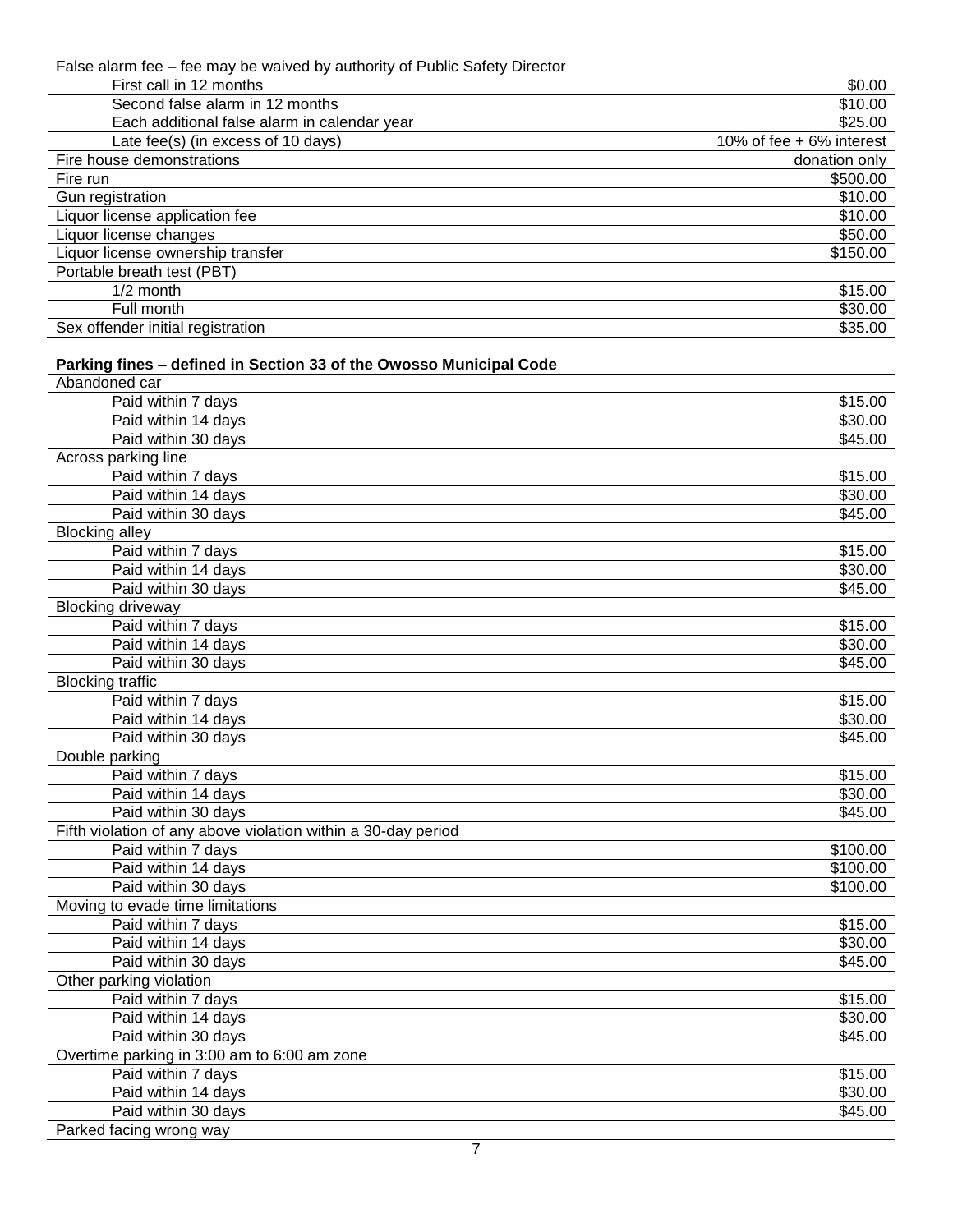| Paid within 7 days                                                                                                           | \$15.00                       |
|------------------------------------------------------------------------------------------------------------------------------|-------------------------------|
| Paid within 14 days                                                                                                          | \$30.00                       |
| Paid within 30 days                                                                                                          | \$45.00                       |
| Parking in prohibited zone                                                                                                   |                               |
| Paid within 7 days                                                                                                           | \$15.00                       |
| Paid within 14 days                                                                                                          | \$30.00                       |
| Paid within 30 days                                                                                                          | \$45.00                       |
| Parking in loading zone                                                                                                      |                               |
| Paid within 7 days                                                                                                           | \$15.00                       |
| Paid within 14 days                                                                                                          | \$30.00                       |
| Paid within 30 days                                                                                                          | \$45.00                       |
| Parking on sidewalk or crosswalk                                                                                             |                               |
| Paid within 7 days                                                                                                           | \$15.00                       |
|                                                                                                                              | \$30.00                       |
| Paid within 14 days                                                                                                          |                               |
| Paid within 30 days                                                                                                          | \$45.00                       |
| Parking at yellow curb                                                                                                       |                               |
| Paid within 7 days                                                                                                           | \$15.00                       |
| Paid within 14 days                                                                                                          | \$30.00                       |
| Paid within 30 days                                                                                                          | \$45.00                       |
| Parking in handicap zone                                                                                                     |                               |
| Paid within 7 days                                                                                                           | \$50.00                       |
| Paid within 14 days                                                                                                          | \$100.00                      |
| Paid within 30 days                                                                                                          | \$100.00                      |
| Parking within 15 feet of fire hydrant                                                                                       |                               |
| Paid within 7 days                                                                                                           | \$15.00                       |
| Paid within 14 days                                                                                                          | \$30.00                       |
| Paid within 30 days                                                                                                          | \$45.00                       |
| Parking over 12 inches from curb                                                                                             |                               |
| Paid within 7 days                                                                                                           | \$15.00                       |
| Paid within 14 days                                                                                                          | \$30.00                       |
| Paid within 30 days                                                                                                          | \$45.00                       |
| Parking over legal limit in areas other than business districts defined in sec 33-37                                         |                               |
| Paid within 7 days                                                                                                           | \$15.00                       |
| Paid within 14 days                                                                                                          | \$30.00                       |
| Paid within 30 days                                                                                                          | \$45.00                       |
| Parking over legal limit in business districts defined in sec $33-37-3^{10}$ and subsequent violations in each calendar year |                               |
| Paid within 7 days                                                                                                           | \$15.00                       |
| Paid within 14 days                                                                                                          | \$30.00                       |
| Paid within 30 days                                                                                                          | \$45.00                       |
| Parking of a truck or commercial vehicle with a gross weight in excess of 5 tons or in excess of 22 feet in length in        |                               |
| violation of the provisions of section 5.61 of the Uniform Traffic Code                                                      |                               |
| Paid within 7 days                                                                                                           | \$25.00                       |
| Paid within 14 days                                                                                                          | \$50.00                       |
| Paid within 30 days                                                                                                          | \$75.00                       |
|                                                                                                                              |                               |
| <b>VIOLATIONS/FINES</b>                                                                                                      |                               |
| Bonfire permit                                                                                                               | \$0.00                        |
| Misdemeanor **see ordinance/code under (b)**                                                                                 | \$500.00 + other stipulations |
| Municipal civil infraction                                                                                                   |                               |
| First offense                                                                                                                | \$75.00                       |
| Second offense                                                                                                               | \$250.00                      |
|                                                                                                                              | \$500.00                      |
| Third or subsequent repeat offenses                                                                                          |                               |
| Municipal civil infraction - loose dogs<br>Code states: If the dog was impounded by any police officer or                    |                               |
| other authorized employee of the city, the owner shall pay the                                                               |                               |
| additional sum to the city to reimburse for said expense as                                                                  | $$25.00 +$ Pound Fees         |
|                                                                                                                              |                               |

8

prescribed by resolution of the council.